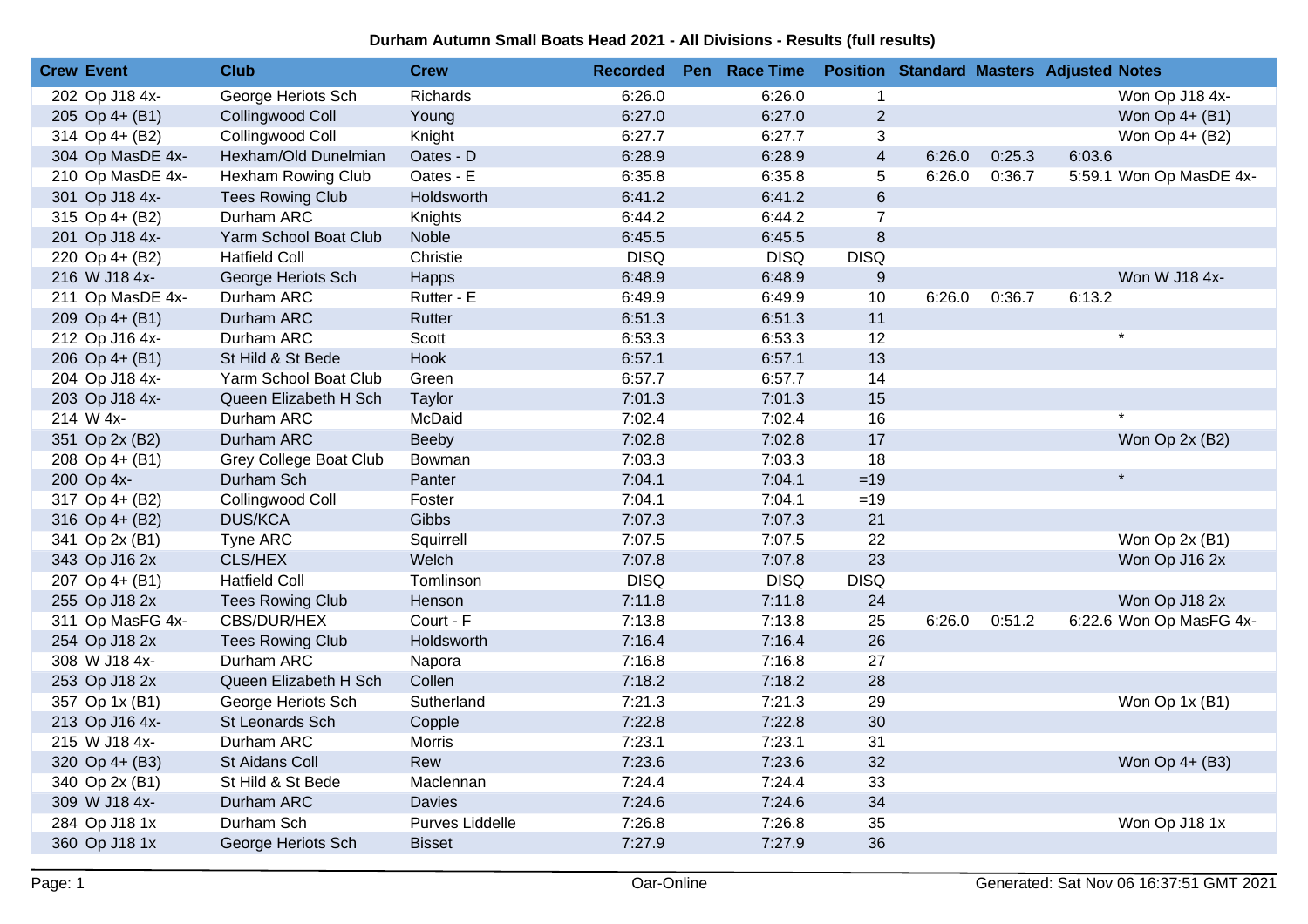| <b>Crew Event</b> | <b>Club</b>                  | <b>Crew</b>      | <b>Recorded</b> | Pen Race Time |             |        |        | <b>Position Standard Masters Adjusted Notes</b> |  |
|-------------------|------------------------------|------------------|-----------------|---------------|-------------|--------|--------|-------------------------------------------------|--|
| 286 Op MasABCD 1  | Old Dunelmian                | Williamson - D   | 7:29.2          | 7:29.2        | 37          | 7:21.3 | 0:27.7 | 7:01.5 Won Op MasABCD 1x                        |  |
| 352 Op 2x (B2)    | Grey College Boat Club       | Wilcockson       | 7:29.3          | 7:29.3        | 38          |        |        |                                                 |  |
| 225 W MasC 4x-    | <b>Talkin Tarn ARC</b>       | Rigby - C        | 7:30.8          | 7:30.8        | 39          | 6:48.9 | 0:12.6 | $7:18.2*$                                       |  |
| 218 Op MasFG 4x-  | <b>Lakeland Rowing Club</b>  | Mitchell - F     | 7:32.0          | 7:32.0        | 40          | 6:26.0 | 0:51.2 | 6:40.8                                          |  |
| 361 Op J18 1x     | George Heriots Sch           | Maclachlan       | 7:32.5          | 7:32.5        | 41          |        |        |                                                 |  |
| 313 Op 4+ (B2)    | John Snow Coll               | Robson           | 7:33.7          | 7:33.7        | 42          |        |        |                                                 |  |
| 283 Op 1x (B1)    | <b>Talkin Tarn ARC</b>       | Martin           | 7:34.0          | 7:34.0        | 43          |        |        |                                                 |  |
| 235 Op 4+ (B3)    | Collingwood Coll             | <b>Hurst</b>     | 7:34.4          | 7:34.4        | 44          |        |        |                                                 |  |
| 305 Op MasDE 4x-  | Durham ARC                   | McCarthy - E     | 7:34.8          | 7:34.8        | $=45$       | 6:26.0 | 0:36.7 | 6:58.1                                          |  |
| 333 Op J15 4x+    | Yarm School Boat Club        | Hegab            | 7:34.8          | 7:34.8        | $=45$       |        |        | Won Op J15 4x+                                  |  |
| 217 W J18 4x-     | St Leonards Sch              | Turnbull         | 7:35.2          | 7:35.2        | 47          |        |        |                                                 |  |
| 282 Op 1x (B1)    | Hexham Rowing Club           | Heslop           | 7:37.8          | 7:37.8        | 48          |        |        |                                                 |  |
| 233 Op 4+ (B3)    | Grey College Boat Club       | Morgan           | 7:38.9          | 7:38.9        | 49          |        |        |                                                 |  |
| 259 W J18 2x      | Durham Sch/Tyne ARC          | Temple           | 7:40.1          | 7:40.1        | 50          |        |        | Won W J18 2x                                    |  |
| 337 W J14 4x+     | Tyne ARC                     | Lancon           | 7:40.2          | 7:40.2        | 51          |        |        | Won W J14 4x+                                   |  |
| 234 Op 4+ (B3)    | Collingwood Coll             | Ridges           | 7:41.6          | 7:41.6        | 52          |        |        |                                                 |  |
| 358 Op J18 1x     | <b>Cambois Rowing Club</b>   | Olive            | 7:42.7          | 7:42.7        | 53          |        |        |                                                 |  |
| 346 Op MasEFH 2x  | <b>Tees Rowing Club</b>      | Stiller - F      | 7:43.0          | 7:43.0        | 54          | 7:02.8 | 0:54.2 | 6:48.8                                          |  |
| 375 Op 1x (B2)    | St Hild & St Bede            | Wilson           | 7:43.1          | 7:43.1        | 55          |        |        | Won Op 1x (B2)                                  |  |
| 359 Op J18 1x     | <b>Tees Rowing Club</b>      | <b>Bottomley</b> | 7:43.2          | 7:43.2        | 56          |        |        |                                                 |  |
| 310 W J18 4x-     | <b>Tees Rowing Club</b>      | Powell           | 7:43.5          | 7:43.5        | 57          |        |        |                                                 |  |
| 242 Op J14 4x+    | <b>Chester le Street ARC</b> | Duncan           | 7:45.1          | 7:45.1        | 58          |        |        | Won Op J14 4x+                                  |  |
| 230 Op 4x+        | Yarm School Boat Club        | Ward             | 7:45.8          | 7:45.8        | 59          |        |        | Won Op 4x+                                      |  |
| 226 W MasC 4x-    | Durham ARC                   | Ward - C         | 7:46.8          | 7:46.8        | 60          | 6:48.9 | 0:12.6 | 7:34.2                                          |  |
| 322 Op 4+ (B3)    | Collingwood Coll             | Osborne          | 7:49.2          | 7:49.2        | 61          |        |        |                                                 |  |
| 362 Op J18 1x     | George Heriots Sch           | Kesterton        | 7:50.4          | 7:50.4        | 62          |        |        |                                                 |  |
| 256 Op J18 2x     | <b>Cambois Rowing Club</b>   | Smith            | 7:50.6          | 7:50.6        | 63          |        |        |                                                 |  |
| 293 Op 1x (B2)    | George Heriots Sch           | Kesterton        | 7:51.1          | 7:51.1        | 64          |        |        |                                                 |  |
| 277 W J15 2x      | Chester le Street ARC        | Haddrick         | 7:51.2          | 7:51.2        | 65          |        |        | Won W J15 2x                                    |  |
| 369 W 1x          | George Heriots Sch           | Bathgate         | 7:51.3          | 7:51.3        | 66          |        |        | Won W 1x                                        |  |
| 257 Op J16 2x     | <b>Tees Rowing Club</b>      | Makepeace        | 7:52.7          | 7:52.7        | 67          |        |        |                                                 |  |
| 274 Op J15 2x     | Hexham Rowing Club           | Westlake         | 7:53.2          | 7:53.2        | 68          |        |        | Won Op J15 2x                                   |  |
| 223 W 4+ (B1)     | <b>Hatfield Coll</b>         | Virr             | <b>DISQ</b>     | <b>DISQ</b>   | <b>DISQ</b> |        |        |                                                 |  |
| 266 W 2x          | Durham ARC                   | Fleck            | 7:53.6          | 7:53.6        | 69          |        |        | Won W 2x                                        |  |
| 229 W J16 4x-     | St Leonards Sch              | Shaw             | 7:55.7          | 7:55.7        | $=70$       |        |        | Won W J16 4x-                                   |  |
| 295 Op MasFGH 1x  | Durham ARC                   | Jaggard - G      | 7:55.7          | 7:55.7        | $=70$       | 7:21.3 | 1:11.8 | 6:43.9 Won Op MasFGH 1x                         |  |
| 222 W 4+ (B1)     | Collingwood Coll             | Joseph           | 7:57.6          | 7:57.6        | 72          |        |        | Won W 4+ (B1)                                   |  |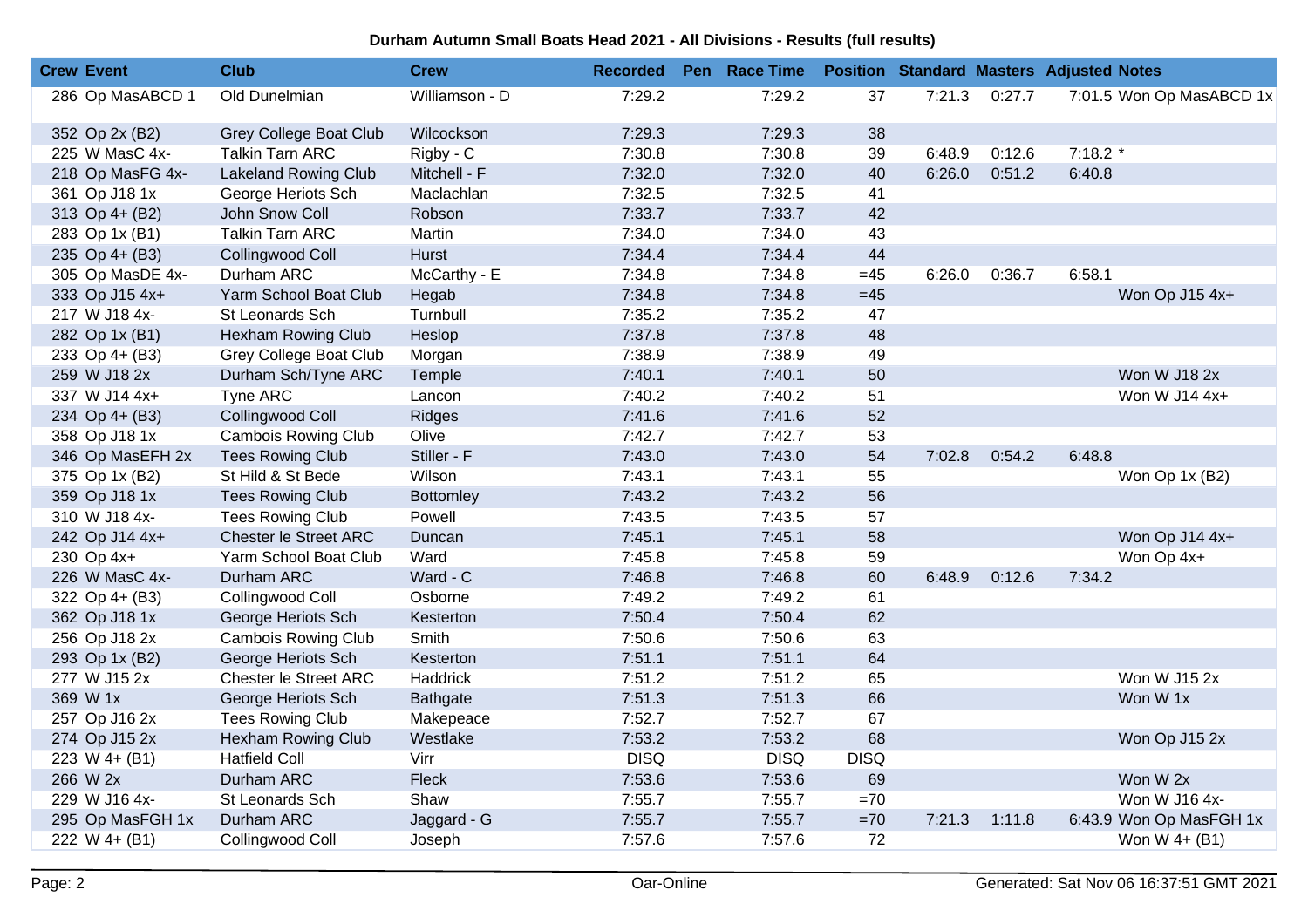| <b>Crew Event</b> | <b>Club</b>                  | <b>Crew</b>     | <b>Recorded</b> | Pen Race Time |             |        |        | <b>Position Standard Masters Adjusted Notes</b> |
|-------------------|------------------------------|-----------------|-----------------|---------------|-------------|--------|--------|-------------------------------------------------|
| 227 W J16 4x-     | Yarm School Boat Club        | <b>Stewart</b>  | 7:57.9          | 7:57.9        | 73          |        |        |                                                 |
| 345 W 2x          | Durham Sch                   | Yates           | 7:58.8          | 7:58.8        | 74          |        |        |                                                 |
| 219 Op MasFG 4x-  | Durham ARC                   | Lawson - G      | 7:59.0          | 7:59.0        | 75          | 6:26.0 | 1:06.6 | 6:52.4                                          |
| 268 Op MasEFH 2x  | <b>Tees Rowing Club</b>      | Lund - H        | 7:59.7          | 7:59.7        | 76          | 7:02.8 | 1:27.3 | 6:32.4 Won Op MasEFH 2x                         |
| 367 Op MasABCD 1  | <b>Lakeland Rowing Club</b>  | Bamforth - A    | 8:04.9          | 8:04.9        | 77          | 7:21.3 | 0:00.0 | 8:04.9                                          |
| 347 W MasBDEF 2x  | Durham ARC                   | Dutton - D      | 8:05.6          | 8:05.6        | 78          | 7:40.1 | 0:28.3 | 7:37.3 Won W MasBDEF 2x                         |
| 260 W J18 2x      | Chester le Street ARC        | Maddison        | 8:06.0          | 8:06.0        | 79          |        |        |                                                 |
| 236 W 4+ (B2)     | Durham ARC                   | Bothamley-Dakin | 8:06.5          | 8:06.5        | 80          |        |        | Won W 4+ (B2)                                   |
| 321 Op 4+ (B3)    | <b>Hatfield Coll</b>         | Mason           | <b>DISQ</b>     | <b>DISQ</b>   | <b>DISQ</b> |        |        |                                                 |
| 372 W J18 1x      | George Heriots Sch           | Happs           | 8:08.6          | 8:08.6        | 81          |        |        | Won W J18 1x                                    |
| 273 Op 2x (B2)    | <b>Lakeland Rowing Club</b>  | Dobinson        | 8:10.1          | 8:10.1        | 82          |        |        |                                                 |
| 224 W $4+ (B1)$   | Collingwood Coll             | Gudgeon         | 8:12.5          | 8:12.5        | $= 83$      |        |        |                                                 |
| 303 Op 4-         | Chester le Street ARC        | Bell            | 8:12.5          | 8:12.5        | $= 83$      |        |        |                                                 |
| 335 W J15 4x+     | Yarm School Boat Club        | Nicholson       | 8:12.7          | 8:12.7        | 85          |        |        | Won W J15 4x+                                   |
| 350 Op 2x (B2)    | Durham ARC                   | Hey             | 8:15.2          | 8:15.2        | 86          |        |        |                                                 |
| 382 Op 1x (B1)    | <b>Tees Rowing Club</b>      | Hillier         | 8:15.6          | 8:15.6        | 87          |        |        | <b>Time Only</b>                                |
| 363 Op J18 1x     | George Heriots Sch           | Richards        | 8:16.4          | 8:16.4        | 88          |        |        |                                                 |
| 376 Op MasFGH 1x  | Durham ARC                   | Rutter - F      | 8:16.6          | 8:16.6        | 89          | 7:21.3 | 0:55.4 | 7:21.2                                          |
| 290 W 1x          | <b>Talkin Tarn ARC</b>       | Mulholland      | 8:16.7          | 8:16.7        | 90          |        |        |                                                 |
| 263 W J18 2x      | Hexham Rowing Club           | <b>Stoker</b>   | 8:18.4          | 8:18.4        | 91          |        |        |                                                 |
| 239 Op J15 4x+    | Durham Sch                   | Forbes          | 8:18.6          | 8:18.6        | 92          |        |        |                                                 |
| 302 Op J18 4x-    | <b>Tees Rowing Club</b>      | Makepeace       | 8:19.0          | 8:19.0        | 93          |        |        |                                                 |
| 278 W J15 2x      | Tyne ARC                     | White           | 8:19.2          | 8:19.2        | 94          |        |        |                                                 |
| 374 W J18 1x      | George Heriots Sch           | Noake           | 8:20.3          | 8:20.3        | 95          |        |        |                                                 |
| 228 W J16 4x-     | Queen Elizabeth H Sch        | Stith           | 8:20.8          | 8:20.8        | 96          |        |        |                                                 |
| 240 Op J15 4x+    | Queen Elizabeth H Sch        | Dyer            | 8:21.4          | 8:21.4        | 97          |        |        |                                                 |
| 373 W J18 1x      | George Heriots Sch           | Newton          | 8:22.4          | 8:22.4        | 98          |        |        |                                                 |
| 269 Op MasEFH 2x  | <b>Talkin Tarn ARC</b>       | Pearson - E     | 8:22.8          | 8:22.8        | 99          | 7:02.8 | 0:39.1 | 7:43.7                                          |
| 312 Op 4+ (B2)    | University Coll (D)          | Egger           | 8:23.8          | 8:23.8        | 100         |        |        |                                                 |
| 327 W 4+ (B2)     | <b>Trevelyan Coll BC</b>     | Milligan        | 8:24.1          | 8:24.1        | 101         |        |        |                                                 |
| 354 W J15 2x      | <b>Chester le Street ARC</b> | Youlton         | 8:25.2          | 8:25.2        | 102         |        |        |                                                 |
| 323 W 4+ (B2)     | Collingwood Coll             | <b>Nunes</b>    | 8:25.7          | 8:25.7        | 103         |        |        |                                                 |
| 238 W 4x+         | Yarm School Boat Club        | Pathare         | 8:26.8          | 8:26.8        | 104         |        |        | $\star$                                         |
| 349 W J16 2x      | Durham Sch                   | Holmes          | 8:28.6          | 8:28.6        | 105         |        |        | $\star$                                         |
| 377 Op MasFGH 1x  | Durham ARC                   | Appleby - H     | 8:32.1          | 8:32.1        | 106         | 7:21.3 | 1:29.5 | 7:02.6                                          |
| 291 W 1x          | Chester le Street ARC        | Warren          | 8:32.5          | 8:32.5        | 107         |        |        |                                                 |
| 221 Op 4+ (B2)    | St Hild & St Bede            | <b>Bostock</b>  | 8:33.2          | 8:33.2        | 108         |        |        |                                                 |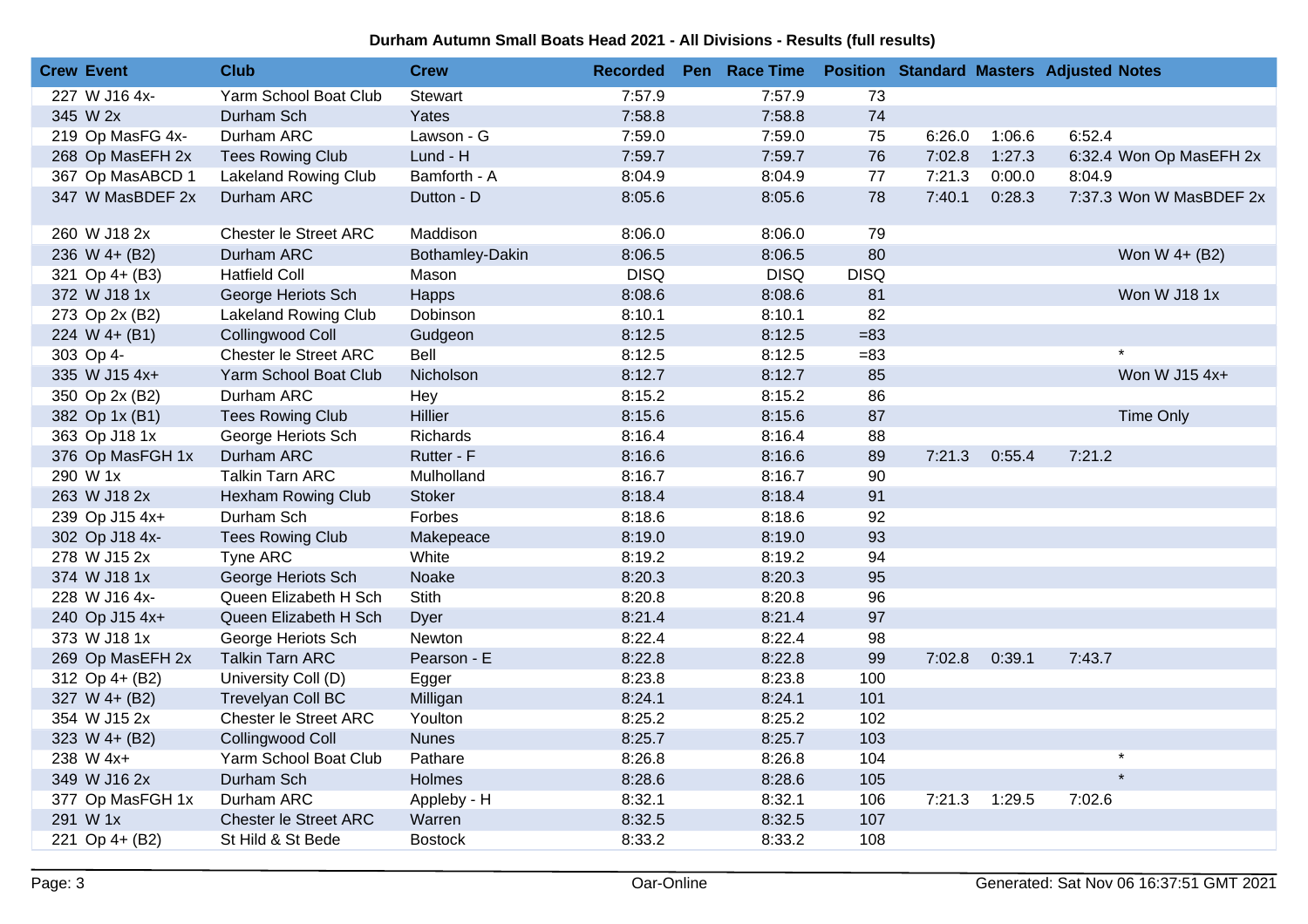| <b>Crew Event</b> | <b>Club</b>                  | <b>Crew</b>         | <b>Recorded</b> | Pen Race Time |         |        |        | <b>Position Standard Masters Adjusted Notes</b> |
|-------------------|------------------------------|---------------------|-----------------|---------------|---------|--------|--------|-------------------------------------------------|
| 381 W MasCDF 1x   | Durham ARC                   | Terry - C           | 8:33.4          | 8:33.4        | 109     | 7:51.3 | 0:13.9 | 8:19.5                                          |
| 370 W 1x          | <b>Tees Rowing Club</b>      | Graham              | 8:36.0          | 8:36.0        | 110     |        |        |                                                 |
| 267 W 2x          | CBS/QEH                      | Manning             | 8:37.0          | 8:37.0        | 111     |        |        |                                                 |
| 275 Op J15 2x     | Durham Sch                   | Regan-Teasdale      | 8:38.3          | 8:38.3        | 112     |        |        |                                                 |
| 272 Op 2x (B2)    | <b>Lakeland Rowing Club</b>  | Hill                | 8:38.7          | 8:38.7        | 113     |        |        |                                                 |
| 261 W J18 2x      | <b>Tees Rowing Club</b>      | Powell              | 8:39.1          | 8:39.1        | 114     |        |        |                                                 |
| 318 W 4+ (B1)     | St Hild & St Bede            | Hamid               | 8:39.5          | 8:39.5        | 115     |        |        |                                                 |
| 264 W J18 2x      | <b>Tees Rowing Club</b>      | Douglas-Reeves      | 8:40.9          | 8:40.9        | $= 116$ |        |        |                                                 |
| 368 Op J16 1x     | Chester le Street ARC        | Petterson           | 8:40.9          | 8:40.9        | $= 116$ |        |        | Won Op J16 1x                                   |
| 379 W MasCDF 1x   | <b>Tees Rowing Club</b>      | Lewis - D           | 8:43.6          | 8:43.6        | 118     | 7:51.3 | 0:28.7 | 8:14.9 Won W MasCDF 1x                          |
| 332 W 4x+         | Chester le Street ARC        | Hunt                | 8:44.1          | 8:44.1        | 119     |        |        |                                                 |
| 348 W MasBDEF 2x  | Durham ARC                   | Collett - F         | 8:49.0          | 8:49.0        | 120     | 7:40.1 | 0:56.7 | 7:52.3                                          |
| 281 W J15 2x      | Queen Elizabeth H Sch        | Huddleston          | 8:49.8          | 8:49.8        | 121     |        |        |                                                 |
| 262 W J18 2x      | Durham ARC                   | <b>Chilvers</b>     | 8:51.5          | 8:51.5        | 122     |        |        |                                                 |
| 280 W J15 2x      | St Leonards Sch              | Wilson              | 8:51.6          | 8:51.6        | 123     |        |        |                                                 |
| 248 W J15 4x+     | <b>Tyne ARC</b>              | Watkins             | 8:53.4          | 8:53.4        | 124     |        |        |                                                 |
| 344 Op J16 2x     | Chester le Street ARC        | Allison             | 8:54.4          | 8:54.4        | 125     |        |        |                                                 |
| 329 W 4+ (B2)     | University Coll (D)          | Leonard-Morgan      | 8:54.5          | 8:54.5        | 126     |        |        |                                                 |
| 258 Op J16 2x     | St Leonards Sch              | Hunter              | 8:54.7          | 8:54.7        | 127     |        |        |                                                 |
| 383 W J15 1x      | <b>Tyne ARC</b>              | Temple              | 8:54.9          | 8:54.9        | 128     |        |        | Won W J15 1x                                    |
| 294 Op 1x (B2)    | Durham Sch                   | Barraclough         | 8:55.9          | 8:55.9        | 129     |        |        |                                                 |
| 246 W J15 4x+     | Queen Elizabeth H Sch        | Catterall           | 8:56.3          | 8:56.3        | 130     |        |        |                                                 |
| 247 W J15 4x+     | Queen Elizabeth H Sch        | Taylor              | 8:58.4          | 8:58.4        | 131     |        |        |                                                 |
| 298 W J16 1x      | <b>Chester le Street ARC</b> | Williams            | 9:01.9          | 9:01.9        | 132     |        |        | $\star$                                         |
| 245 W J15 4x+     | Durham ARC                   | Heads               | 9:05.3          | 9:05.3        | 133     |        |        |                                                 |
| 336 W J15 4x+     | Durham Sch                   | Gardiner            | 9:06.8          | 9:06.8        | 134     |        |        |                                                 |
| 285 Op J18 1x     | <b>Talkin Tarn ARC</b>       | Coates              | 9:08.1          | 9:08.1        | 135     |        |        |                                                 |
| 231 Op 4x+        | Chester le Street ARC        | <b>Burford</b>      | 9:10.6          | 9:10.6        | 136     |        |        |                                                 |
| 292 W J18 1x      | Durham ARC                   | Suggett             | 9:13.4          | 9:13.4        | 137     |        |        |                                                 |
| 271 W MasBDEF 2x  | Durham ARC                   | Pezzone - B         | 9:15.0          | 9:15.0        | 138     | 7:40.1 | 0:03.7 | 9:11.3                                          |
| 331 W 4+ (B2)     | St Hild & St Bede            | <b>Burt</b>         | 9:16.0          | 9:16.0        | 139     |        |        |                                                 |
| 338 W J14 4x+     | Yarm School Boat Club        | Ward                | 9:24.3          | 9:24.3        | 140     |        |        |                                                 |
| 297 Op J15 1x     | Queen Elizabeth H Sch        | Sewell              | 9:24.8          | 9:24.8        | 141     |        |        | Won Op J15 1x                                   |
| 265 W J18 2x      | Durham ARC                   | Eames               | 9:27.2          | 9:27.2        | 142     |        |        |                                                 |
| 296 Op J15 1x     | Tyne ARC                     | Robertson           | 9:30.9          | 9:30.9        | 143     |        |        |                                                 |
| 356 W J15 2x      | <b>Tees Rowing Club</b>      | McLone              | 9:32.0          | 9:32.0        | 144     |        |        |                                                 |
| 324 W 4+ (B2)     | John Snow Coll               | Milligan            | 9:32.7          | 9:32.7        | 145     |        |        |                                                 |
| 279 W J15 2x      | Tyne ARC                     | <b>Banks Wilson</b> | 9:35.0          | 9:35.0        | 146     |        |        |                                                 |
|                   |                              |                     |                 |               |         |        |        |                                                 |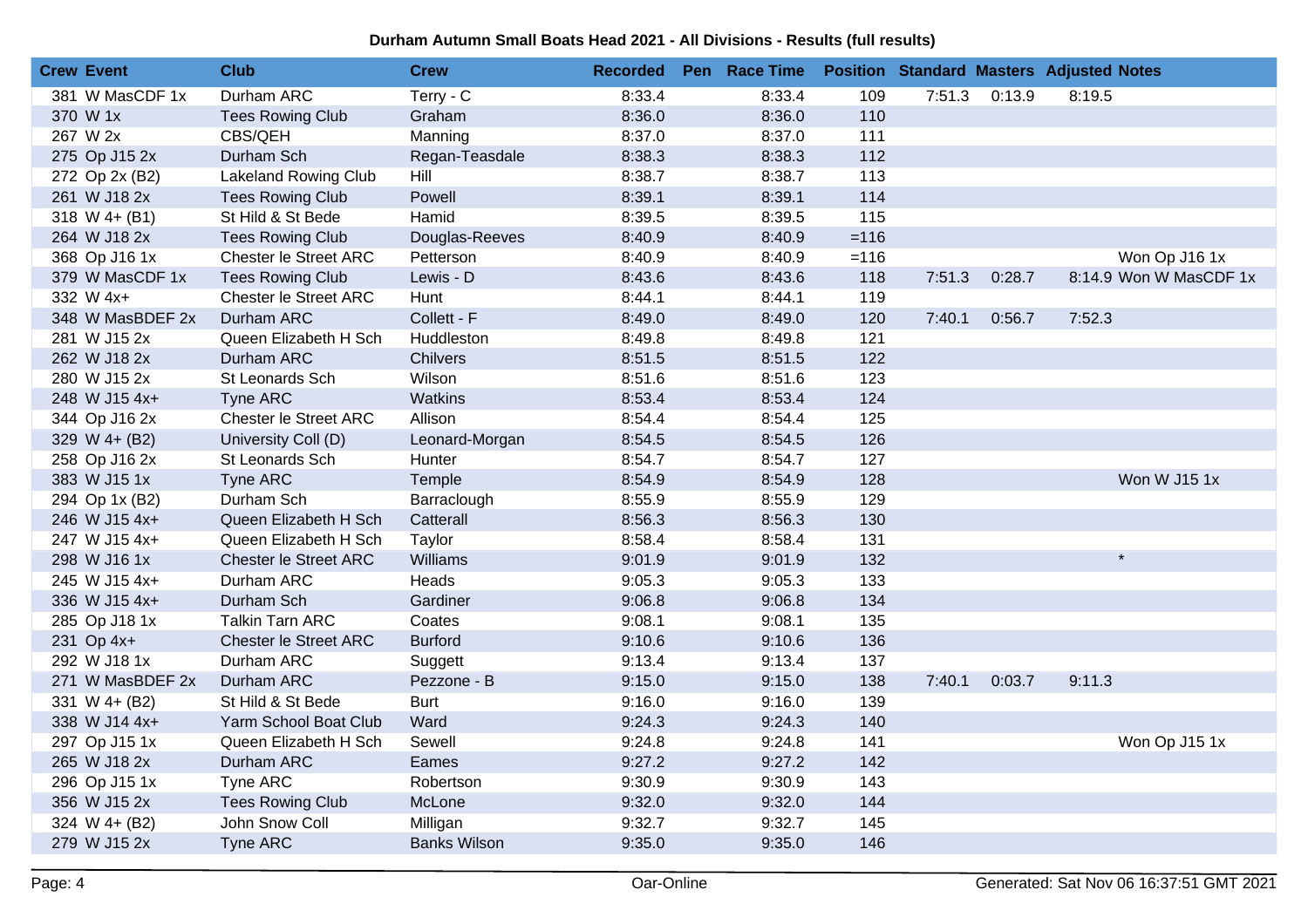| <b>Crew Event</b> | <b>Club</b>                   | <b>Crew</b>          | <b>Recorded</b> | Pen Race Time |             |        |        | <b>Position Standard Masters Adjusted Notes</b> |  |
|-------------------|-------------------------------|----------------------|-----------------|---------------|-------------|--------|--------|-------------------------------------------------|--|
| 325 W 4+ (B2)     | John Snow Coll                | <b>Brown</b>         | 9:37.1          | 9:37.1        | 147         |        |        |                                                 |  |
| 366 Op MasABCD 1  | <b>Lakeland Rowing Club</b>   | Waterfield - A       | 9:37.6          | 9:37.6        | 148         | 7:21.3 | 0:00.0 | 9:37.6                                          |  |
| 334 Op J14 4x+    | Yarm School Boat Club         | Flynn                | 9:37.7          | 9:37.7        | 149         |        |        |                                                 |  |
| 232 Op 4+ (B3)    | St Hild & St Bede             | Beacham              | 9:43.3          | 9:43.3        | 150         |        |        |                                                 |  |
| 289 Op J16 1x     | <b>Talkin Tarn ARC</b>        | Smith                | 9:44.9          | 9:44.9        | 151         |        |        |                                                 |  |
| 250 W J14 4x+     | St Leonards Sch               | Graham               | 9:46.3          | 9:46.3        | 152         |        |        |                                                 |  |
| 241 Op J15 4x+    | Queen Elizabeth H Sch         | Howard               | 9:47.9          | 9:47.9        | 153         |        |        |                                                 |  |
| 330 W 4+ (B2)     | Collingwood Coll              | <b>Barry</b>         | 9:54.7          | 9:54.7        | 154         |        |        |                                                 |  |
| 243 Op J14 4x+    | St Leonards Sch               | Jefferson            | 10:00.5         | 10:00.5       | 155         |        |        |                                                 |  |
| 249 W J14 4x+     | Chester le Street ARC         | Kane                 | 10:00.9         | 10:00.9       | 156         |        |        |                                                 |  |
| 300 W J15 1x      | Tyne ARC                      | Flood                | 10:08.6         | 10:08.6       | 157         |        |        |                                                 |  |
| 385 W J15 1x      | Durham ARC                    | Davison              | 10:14.2         | 10:14.2       | 158         |        |        |                                                 |  |
| 380 W MasCDF 1x   | Durham ARC                    | Rutter - F           | 10:14.8         | 10:14.8       | 159         | 7:51.3 | 0:57.4 | 9:17.4                                          |  |
| 270 W MasBDEF 2x  | <b>Talkin Tarn ARC</b>        | Clarricoats - E      | 10:20.0         | 10:20.0       | 160         | 7:40.1 | 0:41.0 | 9:39.0                                          |  |
| 276 Op J15 2x     | St Leonards Sch               | Wearmouth            | 10:20.7         | 10:20.7       | 161         |        |        |                                                 |  |
| 244 Op J14 4x+    | Yarm School Boat Club         | Win Tin              | 10:23.9         | 10:23.9       | 162         |        |        |                                                 |  |
| 384 W J15 1x      | Tyne ARC                      | White                | 10:32.8         | 10:32.8       | 163         |        |        |                                                 |  |
| 386 W J15 1x      | Durham ARC                    | Heads                | 10:34.8         | 10:34.8       | 164         |        |        |                                                 |  |
| 251 W J14 4x+     | Yarm School Boat Club         | Stoker               | 11:07.8         | 11:07.8       | 165         |        |        |                                                 |  |
| 299 W J16 1x      | Hexham Rowing Club            | Jewitt               | 11:25.5         | 11:25.5       | 166         |        |        |                                                 |  |
| 287 Op MasABCD 1  | <b>1877 Club</b>              | Cardnell - B         | 12:33.2         | 12:33.2       | 167         | 7:21.3 | 0:03.4 | 12:29.8                                         |  |
| 319 Op 4x+        | <b>Tyne ARC</b>               | Setch                | <b>DNF</b>      | <b>DNF</b>    |             |        |        |                                                 |  |
| 237 W 4+ (B2)     | <b>Grey College Boat Club</b> | Le Gouz de Saint-Sei | <b>DNF</b>      | <b>DNF</b>    |             |        |        |                                                 |  |
| 353 Op J15 2x     | Tyne ARC                      | Robertson            | <b>DNF</b>      | <b>DNF</b>    |             |        |        |                                                 |  |
| 237 W 4+ (B2)     | <b>Grey College Boat Club</b> | Le Gouz de Saint-Sei | <b>DNS</b>      | <b>DNS</b>    |             |        |        |                                                 |  |
| 252 Op J18 2x     | Yarm School Boat Club         | Woodhead             | <b>DNS</b>      | <b>DNS</b>    |             |        |        |                                                 |  |
| 288 Op J16 1x     | Durham ARC                    | <b>Black</b>         | <b>DNS</b>      | <b>DNS</b>    |             |        |        |                                                 |  |
| 306 W 4x-         | Durham Sch/Tyne ARC           | <b>Barnes</b>        | <b>DNS</b>      | <b>DNS</b>    |             |        |        |                                                 |  |
| 307 W 4x-         | Tyne ARC                      | Walton               | <b>DNS</b>      | <b>DNS</b>    |             |        |        |                                                 |  |
| 326 W 4+ (B2)     | University Coll (D)           | Dedio                | <b>DNS</b>      | <b>DNS</b>    |             |        |        |                                                 |  |
| 328 W 4+ (B2)     | <b>Hatfield Coll</b>          | Lynn                 | <b>DISQ</b>     | <b>DISQ</b>   | <b>DISQ</b> |        |        |                                                 |  |
| 339 Op 2x (B1)    | <b>Tees Rowing Club</b>       | Patton               | <b>DNS</b>      | <b>DNS</b>    |             |        |        |                                                 |  |
| 342 Op 2-         | Van Mildert Boat Club         | <b>Bashford</b>      | <b>DNS</b>      | <b>DNS</b>    |             |        |        |                                                 |  |
| 355 W J15 2x      | Chester le Street ARC         | <b>Matthews</b>      | <b>DNS</b>      | <b>DNS</b>    |             |        |        |                                                 |  |
| 364 Op MasABCD 1  | <b>Bradford ARC</b>           | Gaunt - A            | <b>DNS</b>      | <b>DNS</b>    |             | 7:21.3 | 0:00.0 | <b>DNS</b>                                      |  |
| 365 Op MasABCD 1  | <b>Tyne ARC</b>               | Clack - C            | <b>DNS</b>      | <b>DNS</b>    |             | 7:21.3 | 0:13.4 | <b>DNS</b>                                      |  |
| 371 W 1x          | Van Mildert Boat Club         | Rajkumar             | <b>DNS</b>      | <b>DNS</b>    |             |        |        |                                                 |  |
| 378 Op MasFGH 1x  | <b>Tyne ARC</b>               | Percy - G            | <b>DNS</b>      | <b>DNS</b>    |             | 7:21.3 | 1:11.8 | <b>DNS</b>                                      |  |
|                   |                               |                      |                 |               |             |        |        |                                                 |  |